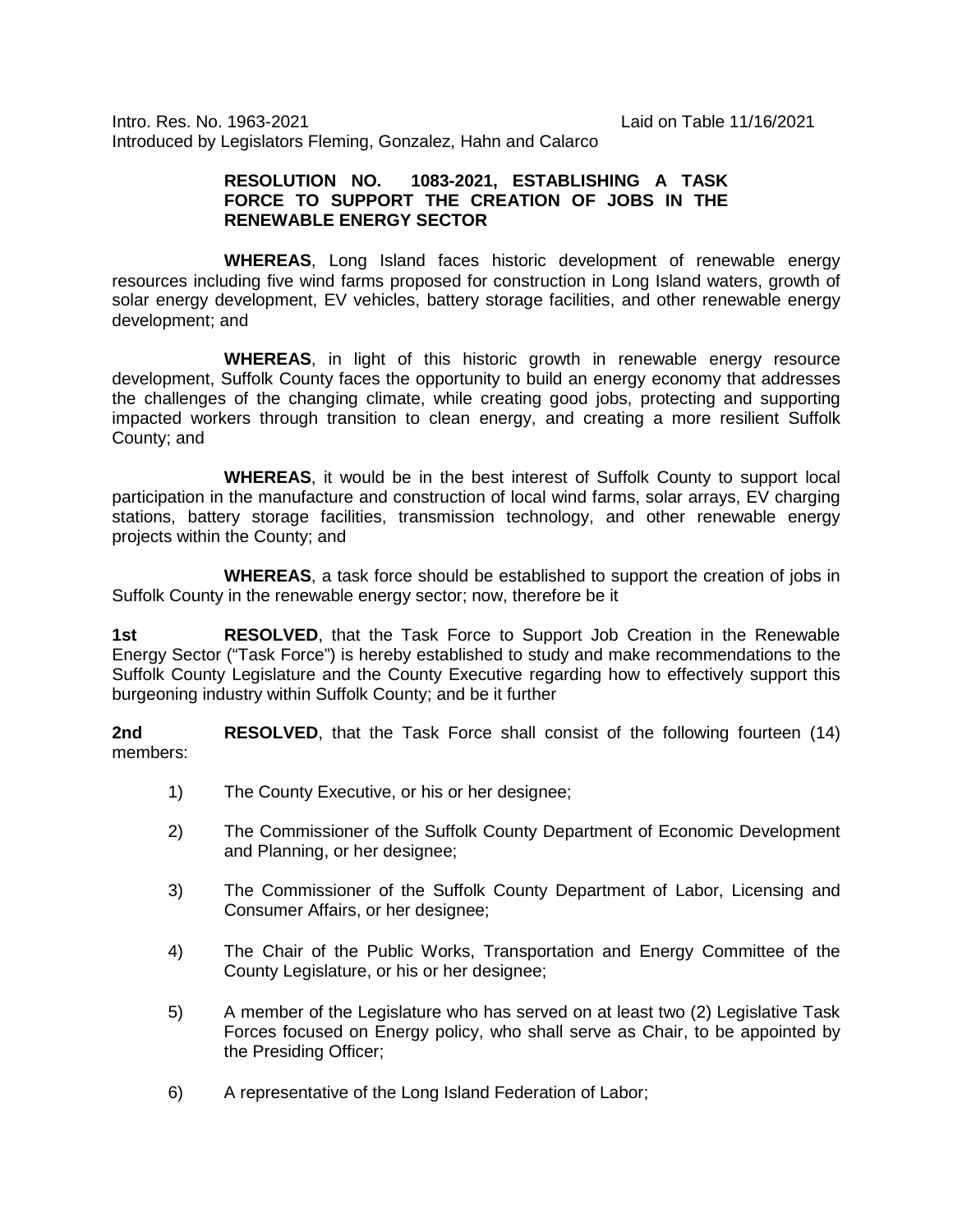- 7) A representative of a Suffolk County-based organized labor union representing electrical transmission and distribution construction and maintenance, including grounds maintenance and right-of-way maintenance, and electric generation turbine repair;
- 8) A representative of a Suffolk County-based organized labor union representing electrical construction, maintenance, and telecommunications industries;
- 9) A representative of a Suffolk County based organized labor union representing the building and construction trades;
- 10) A representative of a Suffolk-based business organization or Chamber of Commerce, to be appointed by the Legislature;
- 11) A representative of Suffolk County Community College;
- 12) A representative of a Suffolk County-based manufacturing group, to be appointed by the Legislature;
- 13) A Suffolk County-based expert in the renewable energy sector; to be appointed by the Legislature; and
- 14) A representative of a Suffolk County-based environmental organization, to be appointed by the Legislature;

and be it further

**3rd RESOLVED**, that the Task Force shall hold its first meeting no later than thirty (30) days after the oaths of office of all members have been filed for the purpose of organization; and be it further

**4th RESOLVED**, that the members of said Task Force shall serve without compensation and shall serve at the pleasure of their respective appointing authorities; and be it further

**5th RESOLVED**, that the Task Force shall hold regular meetings, keep a record of all its proceedings, and determine the rules of its own proceedings with special meetings to be called by the chairperson upon his or her own initiative or upon receipt of a written request therefor signed by at least three (3) members of the Task Force. Written notice of the time and place of such special meetings shall be given by the secretary to each member at least four (4) days before the date fixed by the notice for such special meeting; and be it further

**6th RESOLVED**, that eight (8) members of the Task Force shall constitute a quorum to transact the business of the Task Force at both regular and special meetings; and be it further

**7th RESOLVED**, that the Task Force may conduct such informal hearings and meetings at any place or places within the County of Suffolk for the purpose of obtaining necessary information or other data to assist it in the proper performance of its duties and functions as it deems necessary; and be it further